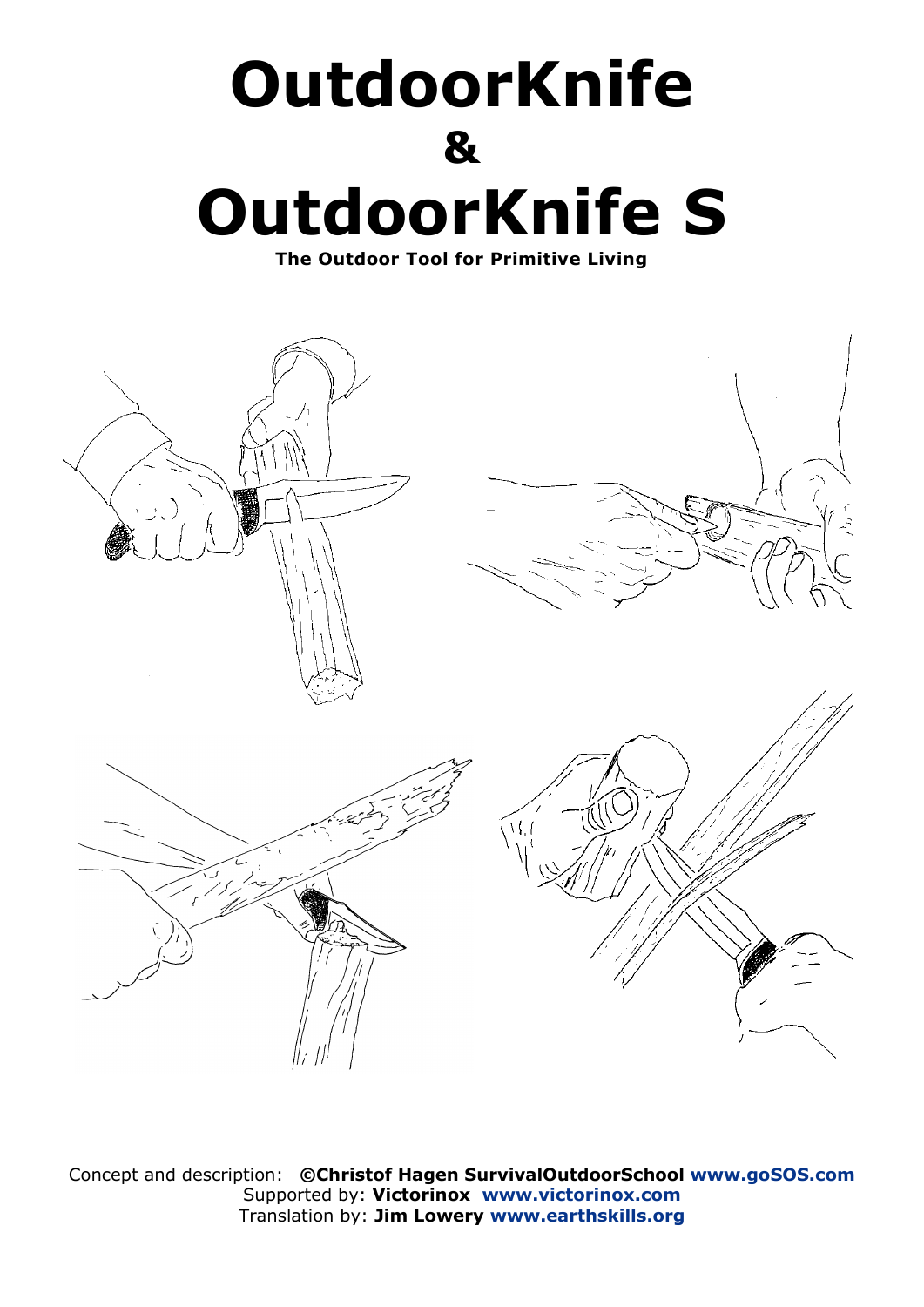# **Background:**

In my professional outdoor work I have tested many different knives. And while everyone had both good and bad points, I never found a single knife that would perform a full range of wilderness tasks. Therefore, I decided to develop a knife that would work for both rough and fine work, and one that could be sharpened under primitive conditions. The result is the OutdoorKnife.

The following tasks were accomplished entirely with the OutdoorKnife: (A description of the most important applications follows; see also the SOS course offering.)

- a) Friction fire: From the manufacture of the apparatus to the production of the coal.
- b) Shelter: Warm, waterproof shelter for 1-3 people.
- c) Primitive cooking: Harvest and preparation of edible plants.
- d) Hunting bow: Complete creation from a 12-inch round blank to a finished bow.
- e) Game processing: Complete field dressing of game.
- f) Woodworking: Complete manufacture of snowshoes from harvesting the wood to the working product.
- g) Shingles: split shingles from a block of wood, including fine work.

# **About the OutdoorKnife:**

The invention of a cutting tool was the greatest technical achievement of our ancient ancestors who lived off the land. It began with the stone knife and following a long development culminating in today's steel knife.

The OutdoorKnife was formed, developed and tested in practical use over eight years before it could be considered wilderness-ready.

It was designed for work with:

- Soft wood to hard wood
- Bone
- Plants

and for these tasks:

- carving
- cutting
- splitting
- scraping
- boring
- hide tanning
- game dressing
- measuring OutdoorKnife (reference: blade  $=4$  3/8 in., handle  $=4$  3/8 in., blade width =  $1 \frac{3}{8}$  in., blade thickness =  $\frac{1}{8}$  in.)

however it is not made for:

- throwing
- spearing and lancing
- combat
- left in a vitrine to accumulate dust (collectors piece)

Although no wilderness knife is ideal for all applications, a single knife can facilitate primitive living, when used properly.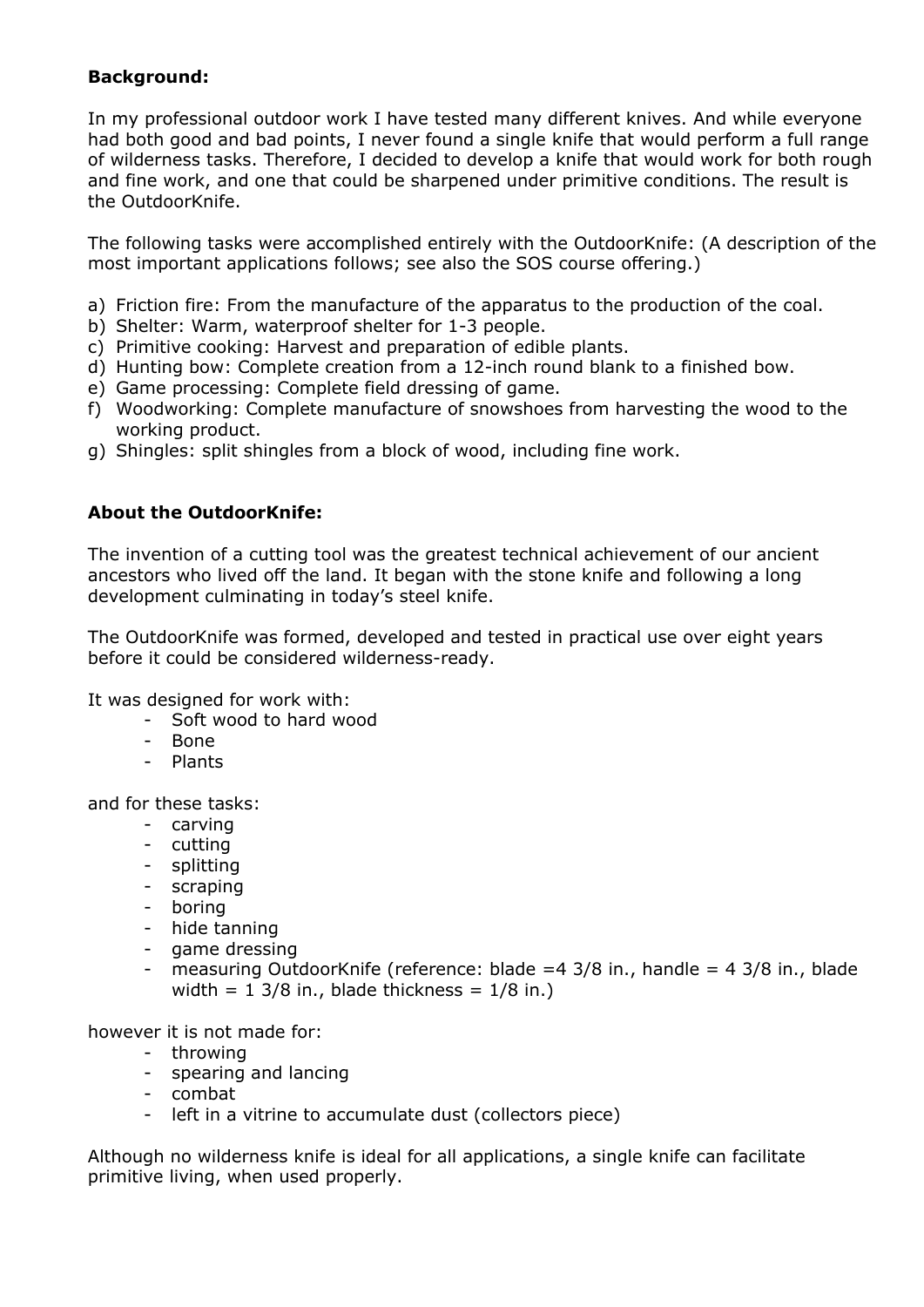# **KNIFE DESCRIPTION**

#### **Sheath view:**



new, stiff sheath when storing the knife. The sheath needs to shape and adapt to the new knife.

Lubricate the sheath the first view times of use. After a while the sheath gets soft and playable.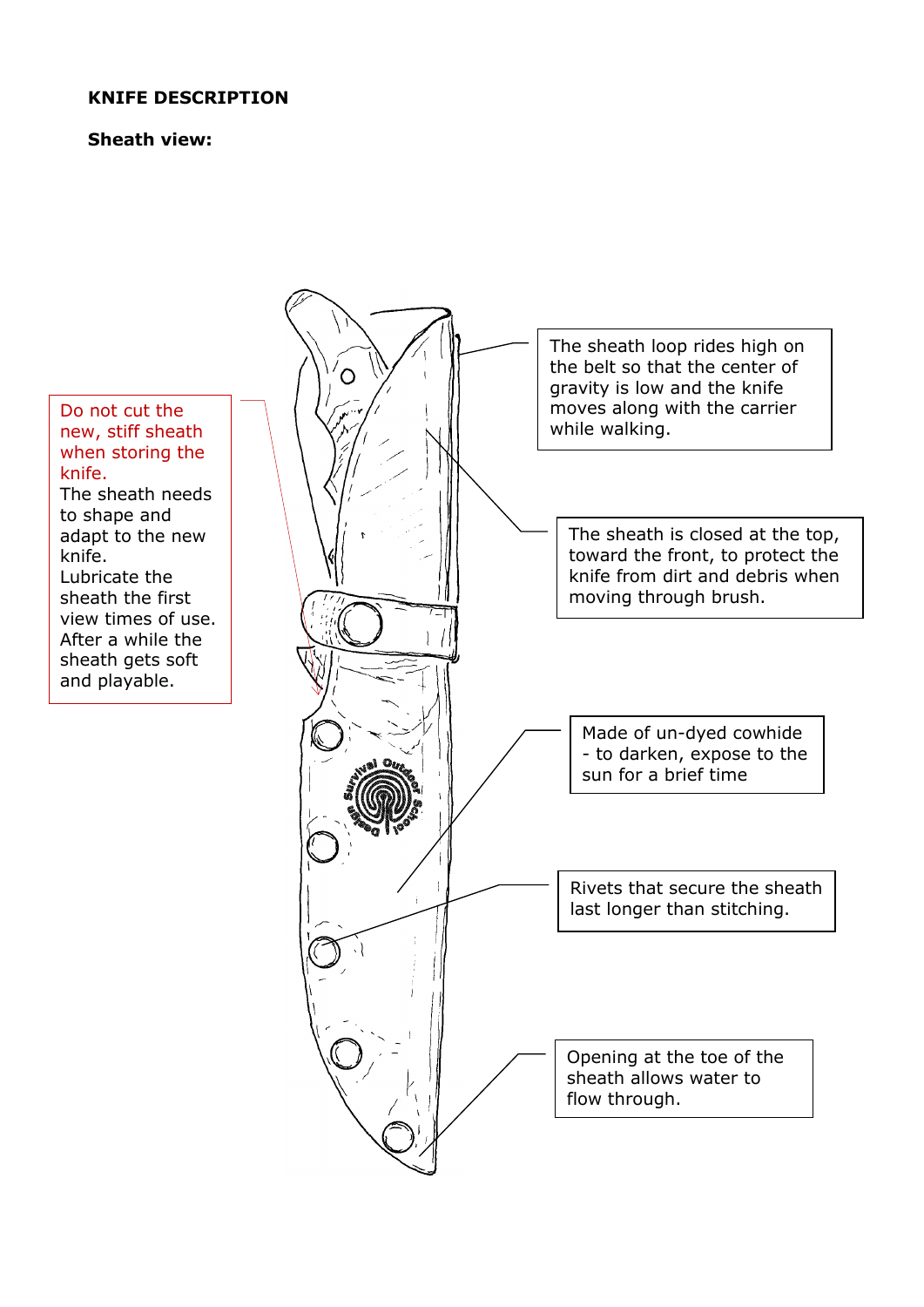**Side View:**

Ergonomically designed grip follows the surfaces of the clenched hand during carving motions.



Knife point: The back of the blade remains thick almost to the point, making the knife extremely sturdy at this vital point

> Blade is delivered with a very sharp, 20° bevel. This angle must be adjusted for working with hard wood or bone. (See knife sharpening.)

A finger-friendly grip form ensures precise control of the blade, especially for long carving projects. A good grip allows one to feel the blade's position without needing to watch the blade constantly.

The 45° angle of the finger guard allows the full length of the blade to be used in chopping motions.

Cutting edge extends all the way to the grip so that its entire length can be used.

Grooves on the side of the blade prevent the knife from getting jammed in a piece of wood.

> Blade in cross-section

> > Hollow Ground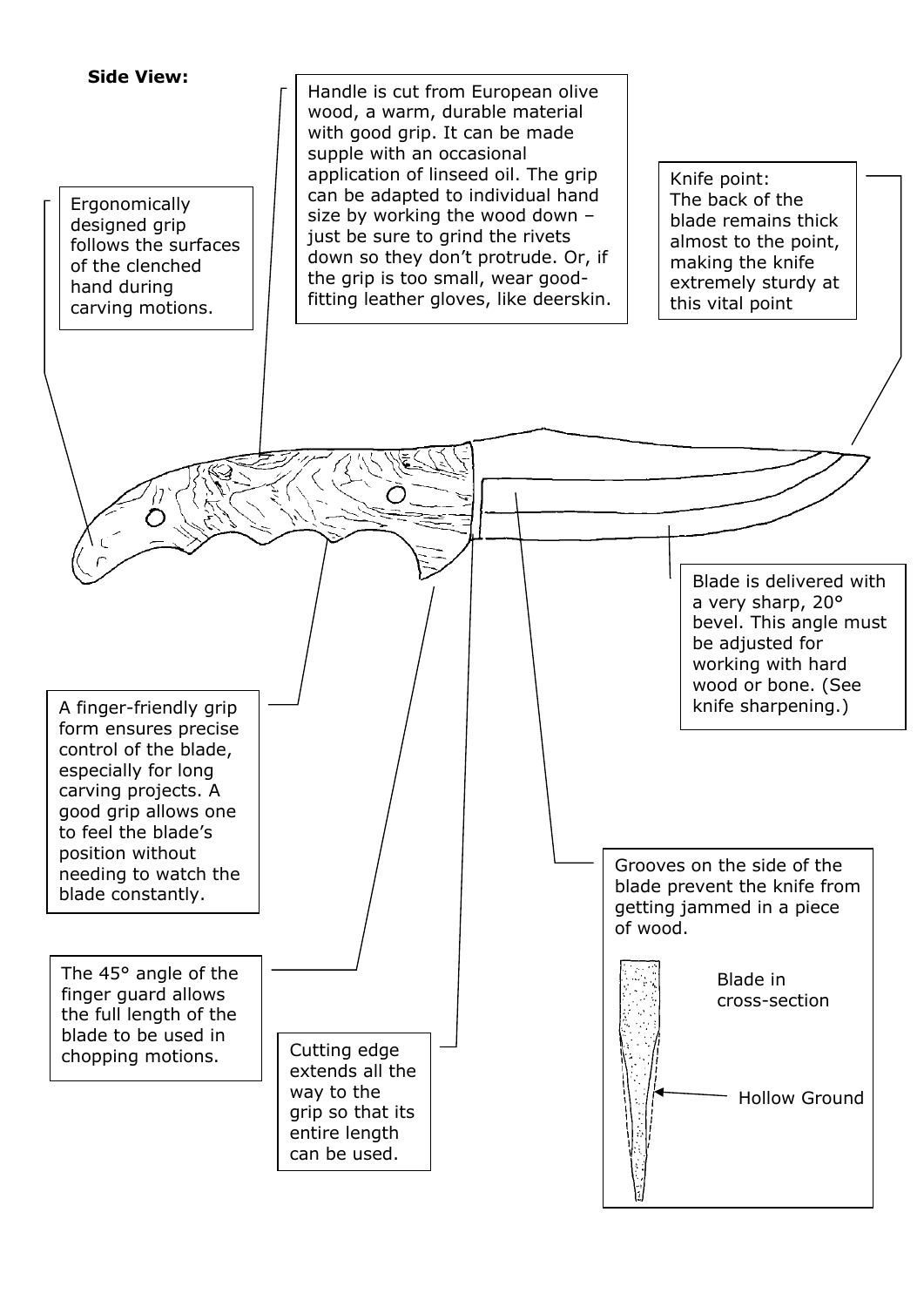## **Top View:**



# **Rear View:**

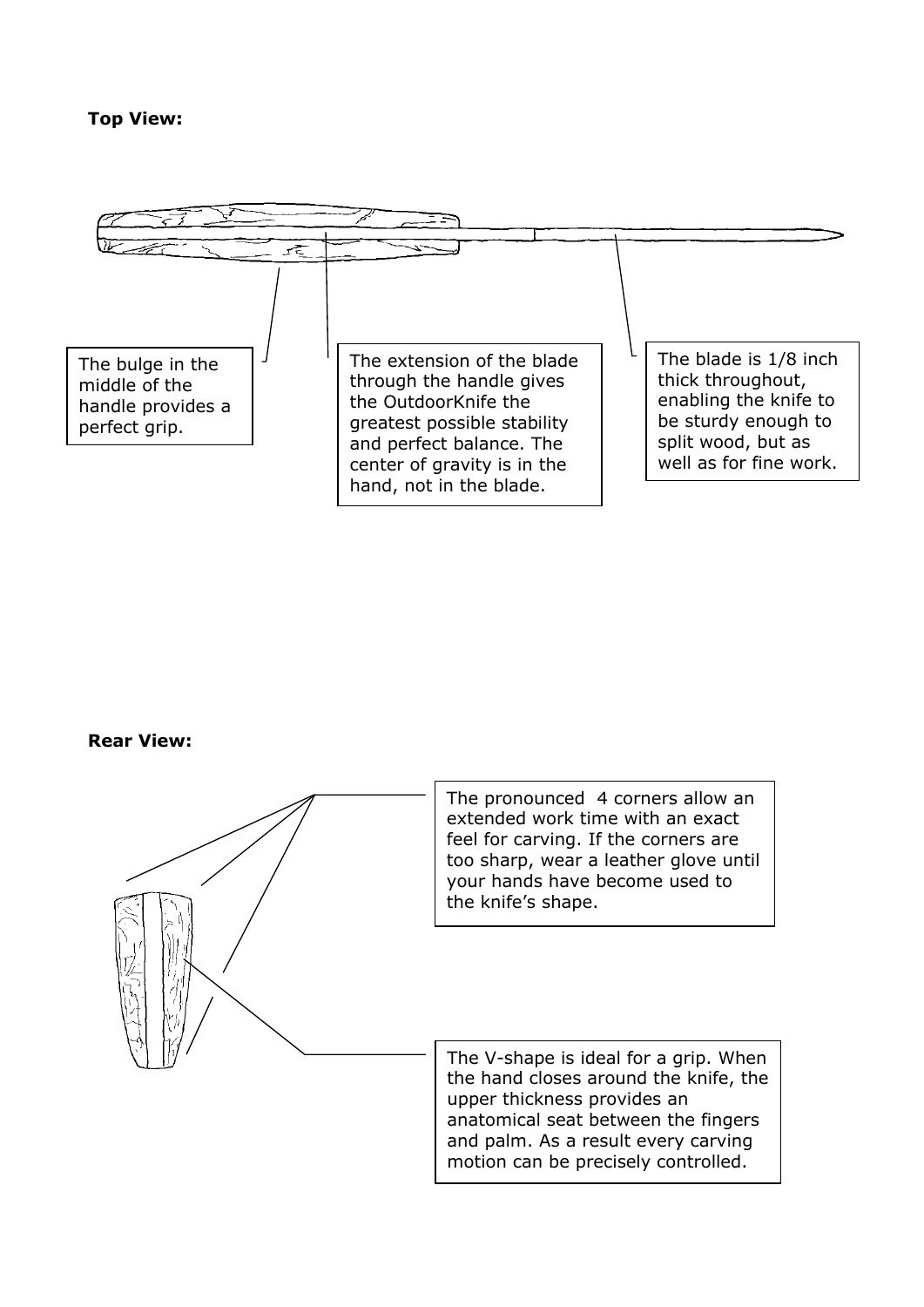#### The OUTDOORKNIFE is a versatile tool. Following are **TYPICAL APPLICATIONS OF THE OUTDOORKNIFE.**

### **Carving**

For carving, a slicing motion should be made with the knife. (That is, the blade should be positioned at some angle to the wood, and after the blade "bites" into the wood, the hand is rotated upward slightly and then away from the carver as each shaving is removed.) A knife does not work by force alone, as with an axe! Body position is also extremely important. It's a good sign when long shavings are produced while carving. Also: Don't exert excessive force when carving; instead use a slicing motion.





#### **Body Position:**

The ideal body position is kneeling, since the carving motion of the arms occurs naturally without impediment.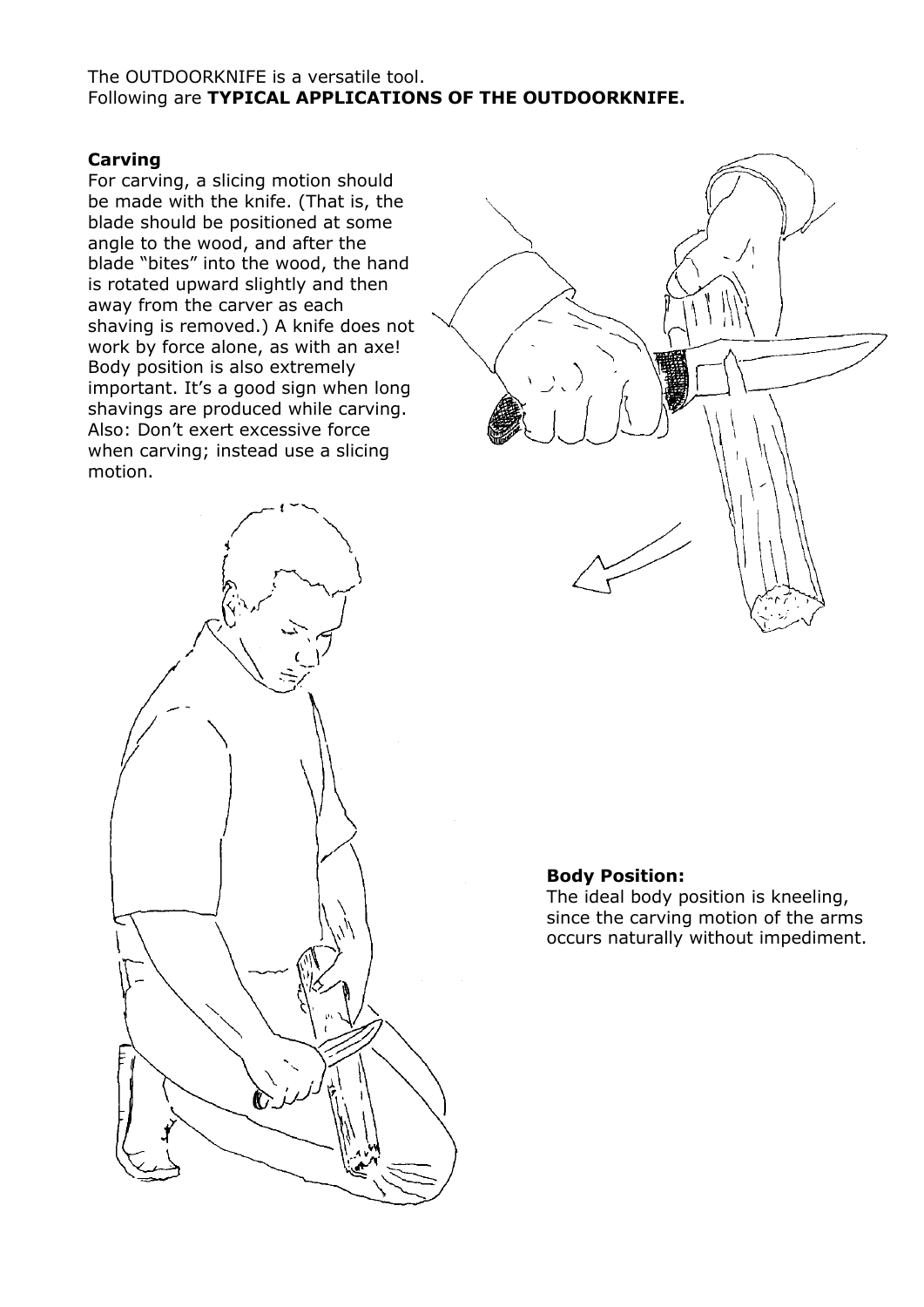# **Splitting:**

Splitting wood for fires, the manufacture of shingles, etc.

The technique illustrated below is safe because the splitting force comes form striking the back of the knife with a piece of wood, not from swinging the knife.

#### Important!

# - **Don't strike the knife handle, since it can be damaged.**

- Place the wood to be split on a secure foundation, making sure the foundation will not damage the blade if there is a slip-up. In short, don't use a stone!
- Use the knife blade as a wedge along the woods grain, using the woods natural tendency to split along it.

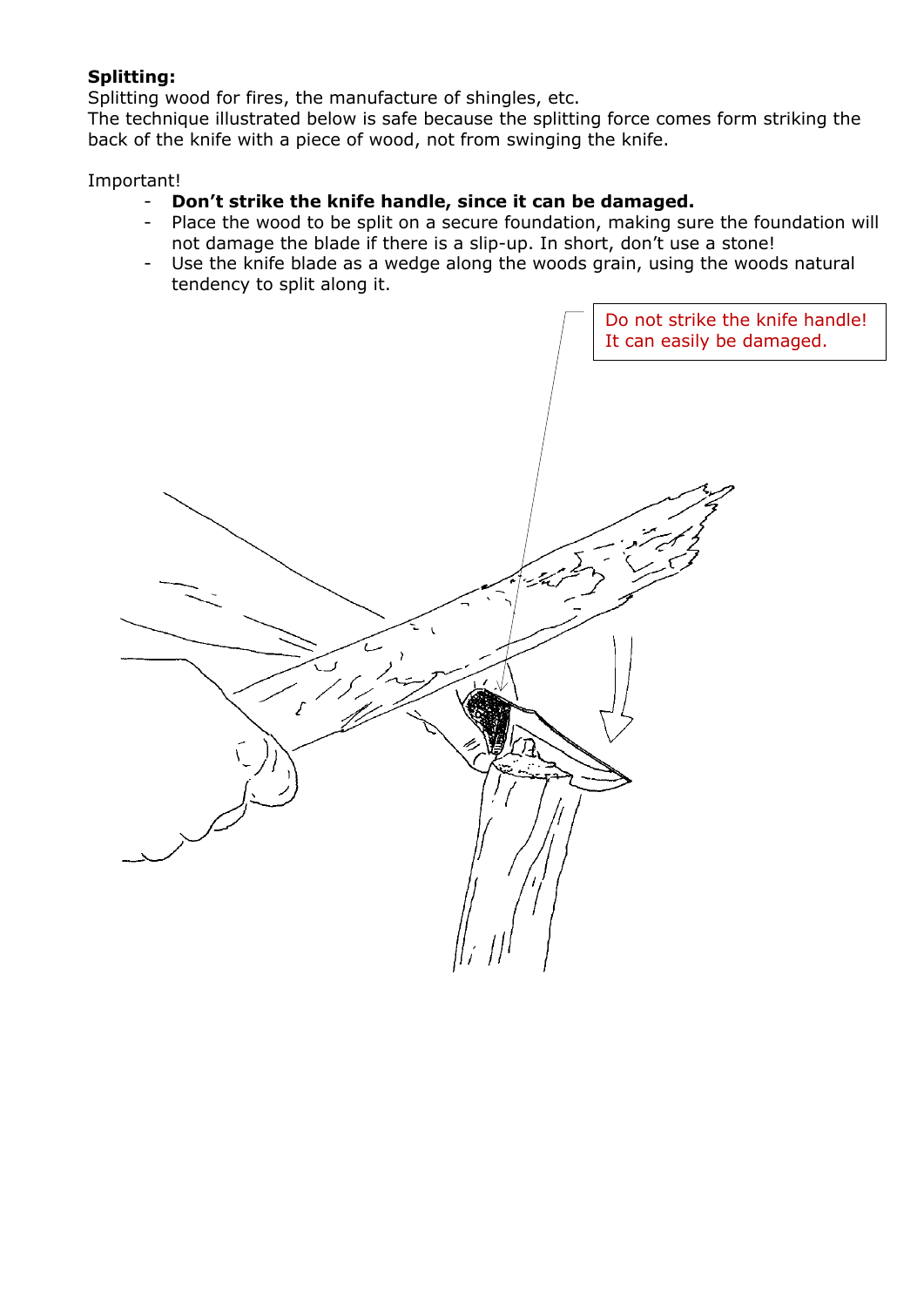#### **Fine work:**

Even though the knife is relatively large, it can be used for very fine work.

The knife is held in the hand as shown below. This way, detail work is possible, such as scraping out small, crater-like depressions as within a friction fireboard.

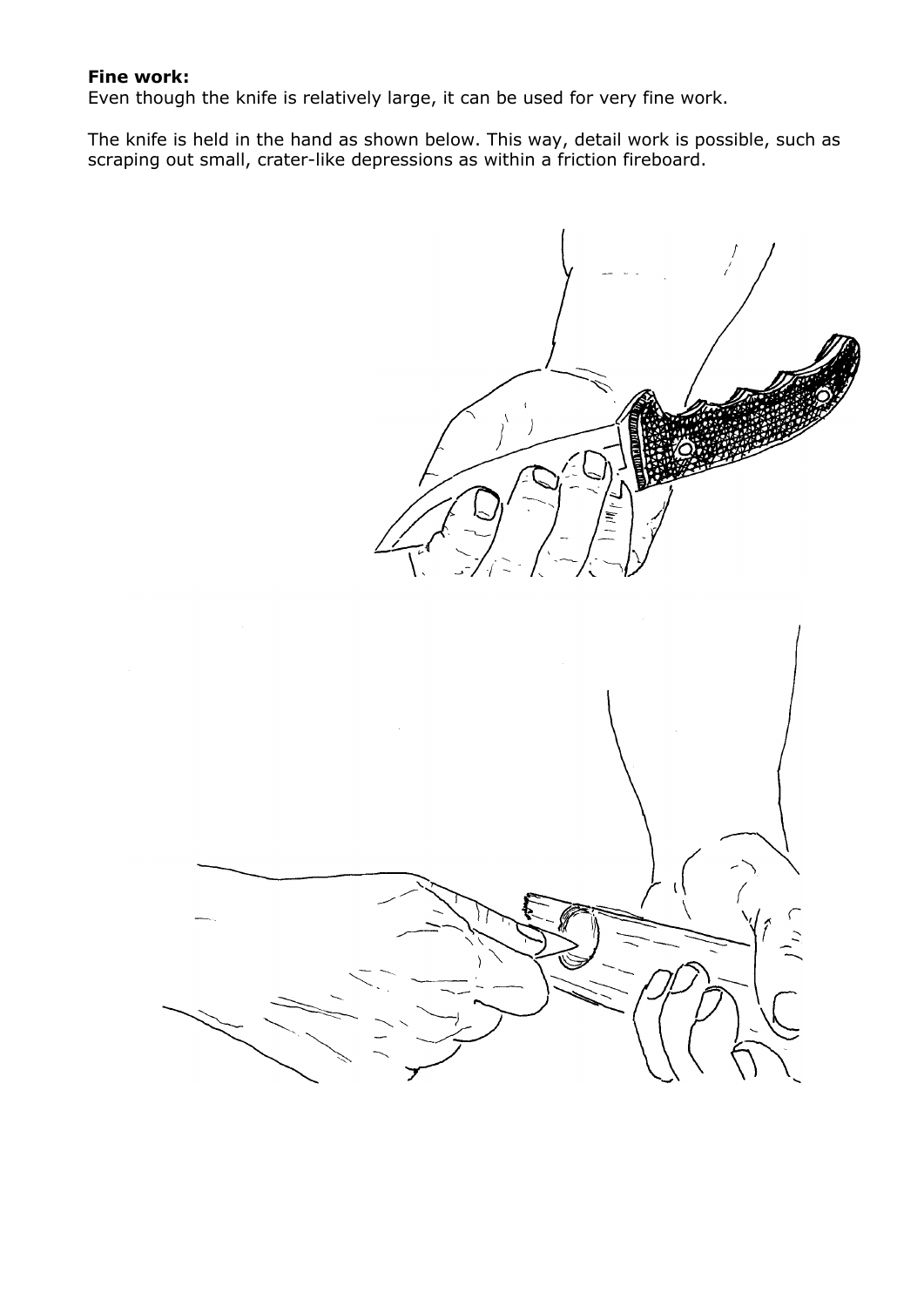# **Draw Knife:**

The OutdoorKnife becomes a draw knife by driving its point into a hard piece of wood that becomes a second handle. A controlled cutting motion can then be undertaken.

#### Caution!

- This improvised draw knife requires experience and improper use is dangerous.
- It is extremely important that the knife tip is embedded firmly in the piece of wood. As soon as the connection loosens, reseat the knife securely or switch to a new handhold.

Do not strike the knife handle! It can easily be damaged.

 $\Delta$ 

# **Chisel:**

When a large piece of wood or bone must be shaped, the knife can be struck on its back to control the woodworking precisely. This uses less force, and the work is safer and more exact.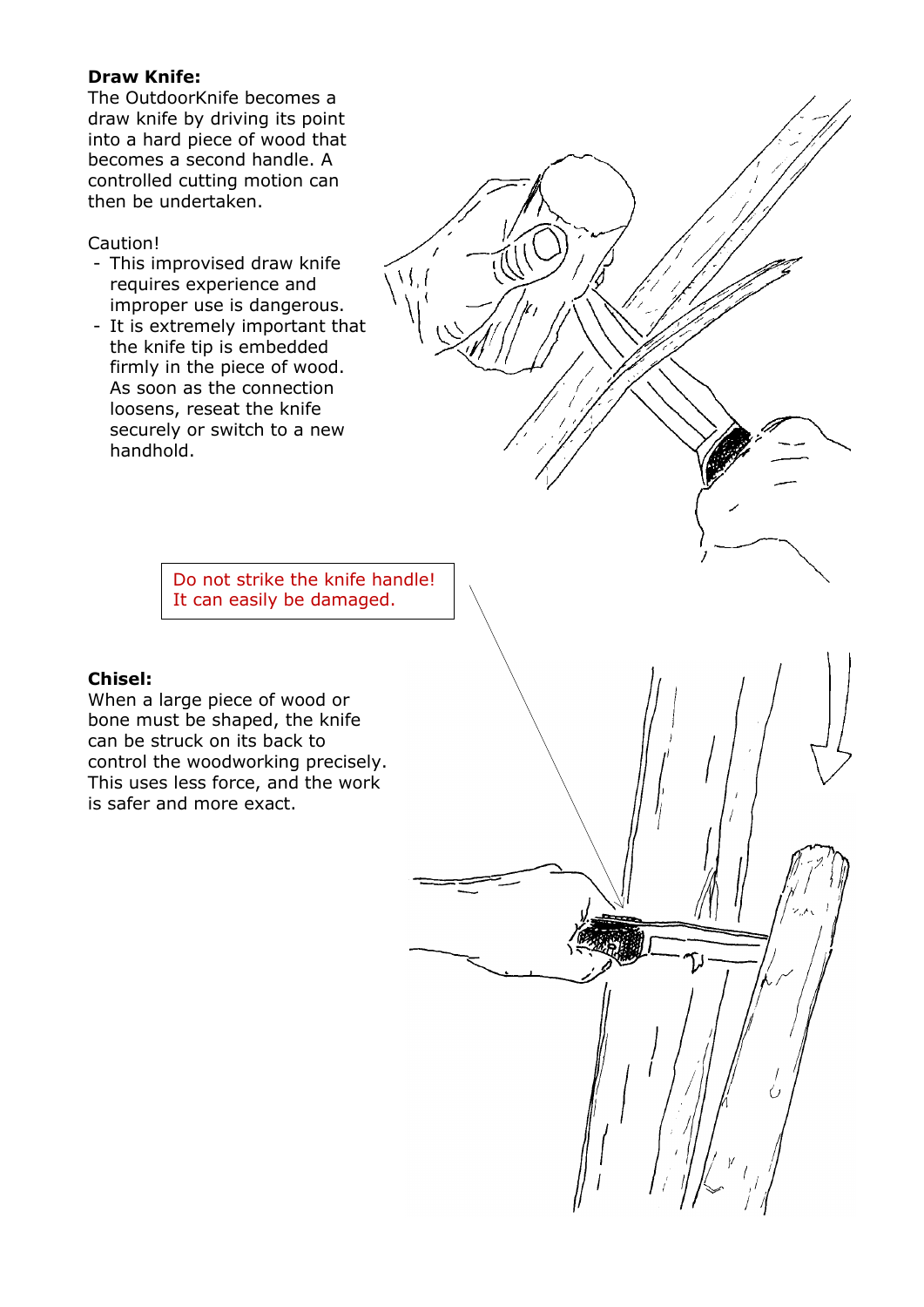# **Grinding and sharpening the knife:**

It's essential for the user to learn and understand proper knife sharpening technique. A dull knife is less efficient, requires more effort, and is more prone to accident.

Sharpening or grinding knife blades is an art that requires much practice, and can only be addressed briefly. But here are a couple of good suggestions to get you started.

It is easier to learn sharpening with a softer blade of greater iron content. Working on a piece of wood, examine the knife's sharpness, blade bevel angle, and the length of time required to dull the blade. Closely analyze the sharpness of the knife before and after carving. This is best done with a  $4 - 12x$  magnifying glass and a strong light pointed at the blade's edge.

Now experiment with various grinding angles. In this way, a feeling for the correct bevel angle is developed, and you can control your sharpening technique with the magnifying glass. Typical mistakes are asymmetrical blade edges and irregular sharpening angles along the length of the blade. (However, don't be too self-critical: every steel knife, including scalpels, have visible grinding flaws).

The sharpest blade without defects can be seen with a flaked flint blade, the stone knives of our ancestors.

After grinding the edge, you should polish it along its entire length with a polishing stone. This protects the edge from separating, and removes the burr that is inevitably produced. In sharpening, the stone should be covered with oil or water so the stone doesn't get dirty.

The OutdoorKnife is delivered with a 20˚ bevel. Factory sharpening is done by hand and may vary about 1˚.

The sharpening angle must be adjusted according to the knife's uses. Here is an overview of the most important bevels.

| Blade angle    | < 16 <sup>°</sup><br>Extremely<br>sharp | $18^\circ$                             | $21^{\circ}$                    | $25^\circ$                           | $>27^\circ$<br>Dull |
|----------------|-----------------------------------------|----------------------------------------|---------------------------------|--------------------------------------|---------------------|
| Application    |                                         | Leather<br>Kitchen<br>Game<br>dressing | Soft &<br>medium<br>wood        | Hardwood<br><b>Bone</b><br>Splitting |                     |
| Edge longevity |                                         | <b>Dulls</b><br>quickly                | Universal<br>sharpening<br>edge | Good                                 |                     |
| Used in:       | Razor<br>blades                         | Pocket<br>knife                        | Outdoor<br>Knife                |                                      | Axe                 |

If you need heavy duty sharpening (bends and other nasty things in the blade), use first a steel file, then sandpaper. For further grinding I recommend the sharpening tools of outdoorwerk.ch.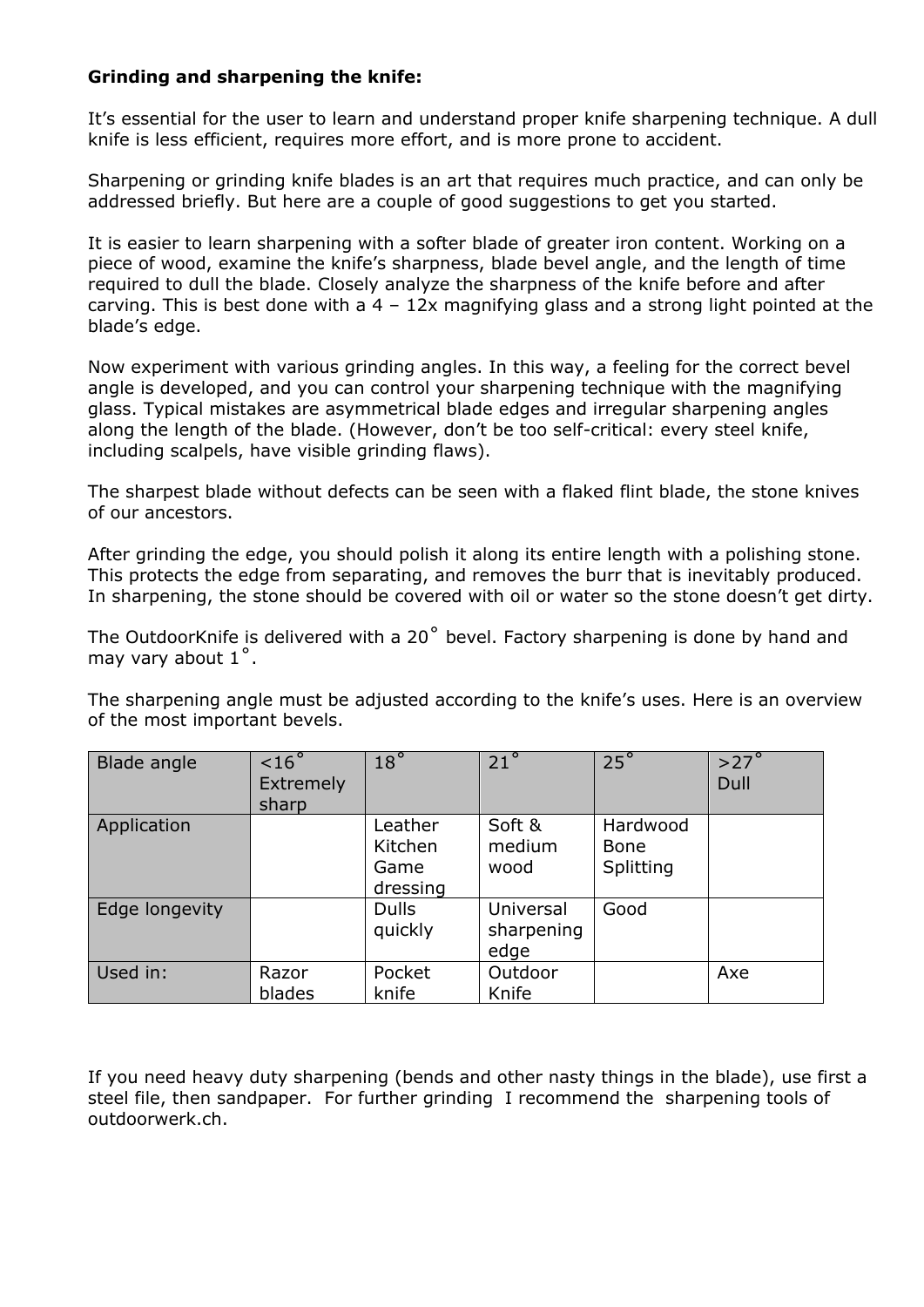# **Composition of the steel:**

The chemical composition of the OutdoorKnife's steel is as follows:

INOX-1-42-MOVA (Molybdän-Vanadium)

| ◡                    | Mn          | $\overline{\phantom{a}}$<br>ا ب                       | <b>Cu</b><br>ັ | Mo            |      |
|----------------------|-------------|-------------------------------------------------------|----------------|---------------|------|
| $\frac{0}{0}$        | $\%$        | $\%$                                                  | $\%$           | $\frac{0}{0}$ | $\%$ |
| $\mathbf{r}$<br>0.53 | 50<br>v. ju | $\mathbf{v}$<br>$\overline{\phantom{0}}$<br><b></b> . | EΩ<br>14.50    | 0.50          | 0.18 |

This steel is used in the following products: surgical instruments, cutlery, tool steel, [pre](http://dict.leo.org/se?lp=ende&p=/Mn4k.&search=pre-formed)[formed](http://dict.leo.org/se?lp=ende&p=/Mn4k.&search=pre-formed) [foam](http://dict.leo.org/se?lp=ende&p=/Mn4k.&search=foam) [plastics,](http://dict.leo.org/se?lp=ende&p=/Mn4k.&search=plastics) and of course, the OutdoorKnife.

Comparable steels: (RW hardness: 57-58 HRC)

| <b>UNE</b> | DIN     | $\Lambda$ <sub>IC</sub><br>SAE/<br>נטבר | <b>AFNOR</b>             |
|------------|---------|-----------------------------------------|--------------------------|
| F-3405     | X48Cr13 | 420                                     | 7.0012<br><u> 290619</u> |

# **Cautionary notes:**

- *Whenever the knife isn't being used, replace it into its sheath.* While this sounds like common sense, accidents can occur - even with experienced survivalists.
- *The knife should never be stuck into the ground.* A person can easily be injured by stumbling onto it, and the knife itself may be damaged by contact with stones.
- *Work with the knife while sitting or kneeling.* Walking around with an exposed knife is an invitation for serious injury.
- *If possible, wear leather gloves*, for the best grip and to prevent blisters!

# **Conclusion:**

I would appreciate hearing about your experiences with the OutdoorKnife, as well as receive any feedback about this manual. Please write me at the address on the next page. I wish you much success and good experiences in nature with this knife.

 $\leftarrow$  +7

C.Hagen